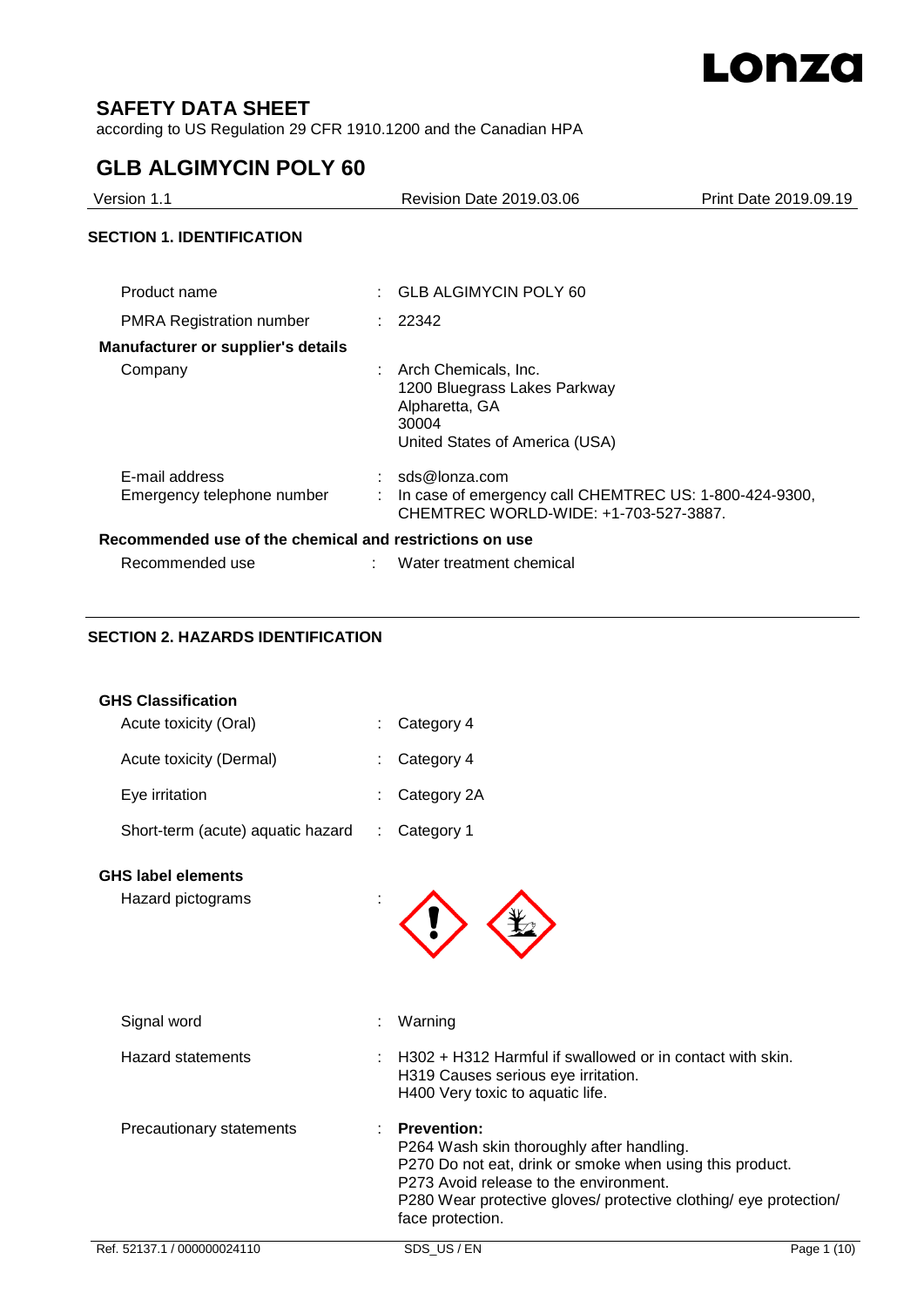

#### **Response:**

P301 + P312 + P330 IF SWALLOWED: Call a POISON CENTER/doctor if you feel unwell. Rinse mouth. P302 + P352 + P312 IF ON SKIN: Wash with plenty of water. Call a POISON CENTER/doctor if you feel unwell. P305 + P351 + P338 IF IN EYES: Rinse cautiously with water for several minutes. Remove contact lenses, if present and easy to do. Continue rinsing. P337 + P313 If eye irritation persists: Get medical advice/ attention. P363 Wash contaminated clothing before reuse. P391 Collect spillage.

### **Other hazards**

The following percentage of the mixture consists of ingredient(s) with unknown acute toxicity: 40 %

### **SECTION 3. COMPOSITION/INFORMATION ON INGREDIENTS**

Chemical nature : Mixture

#### **Hazardous components**

| Chemical name / Synonyms                    | No.        | Concentration (% w/w) |
|---------------------------------------------|------------|-----------------------|
| Polyloxyethylene (dimethyliminio) ethylene] | 31512-74-0 | Uw                    |

## **SECTION 4. FIRST AID MEASURES**

| If inhaled                                                       | Remove to fresh air.<br>If not breathing, give artificial respiration.<br>Call a physician immediately.                                                                          |
|------------------------------------------------------------------|----------------------------------------------------------------------------------------------------------------------------------------------------------------------------------|
| In case of skin contact                                          | Take off all contaminated clothing immediately.<br>Wash off immediately with plenty of water for at least 15<br>minutes.<br>Call a physician if irritation develops or persists. |
| In case of eye contact                                           | Rinse immediately with plenty of water, also under the eyelids,<br>for at least 15 minutes.<br>Call a physician if irritation develops or persists.                              |
| If swallowed                                                     | Do not induce vomiting. Drink water. Call physician immedi-<br>ately.<br>Never give anything by mouth to an unconscious person.                                                  |
| Most important symptoms and ef-<br>fects, both acute and delayed | : None known.                                                                                                                                                                    |

### **SECTION 5. FIREFIGHTING MEASURES**

| Suitable extinguishing media         | : Use dry chemical, water fog, carbon dioxide (CO2), or foam.                               |
|--------------------------------------|---------------------------------------------------------------------------------------------|
| Specific hazards during firefighting | Material may be ignited only if preheated to high tempera-<br>tures, for example in a fire. |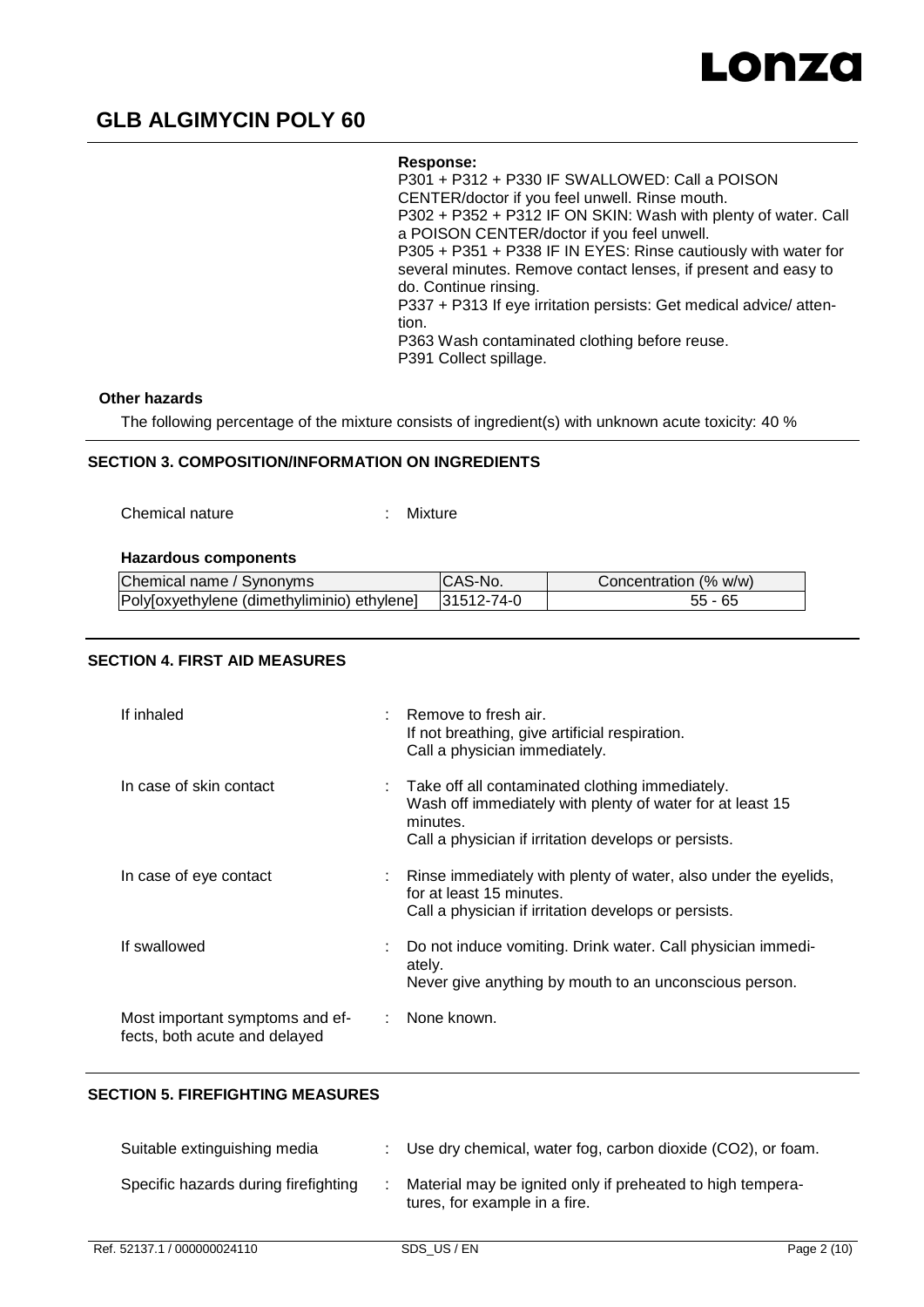# Lonza

# **GLB ALGIMYCIN POLY 60**

| Further information |  | $\therefore$ In case of fire, use normal fire-fighting equipment and the<br>personal protective equipment recommended in Section 8 to<br>include a NIOSH approved self-contained breathing appa-<br>ratus. |
|---------------------|--|------------------------------------------------------------------------------------------------------------------------------------------------------------------------------------------------------------|
|---------------------|--|------------------------------------------------------------------------------------------------------------------------------------------------------------------------------------------------------------|

### **SECTION 6. ACCIDENTAL RELEASE MEASURES**

| Personal precautions, protective<br>equipment and emergency proce-<br>dures | : Remove all sources of ignition.<br>Stop source of spill as soon as possible and notify appropriate<br>personnel.<br>Utilize emergency response personal protection equipment<br>prior to the start of any response.<br>Evacuate all non-essential personnel.<br>Dispose of spill residues per guidelines under Section 13,<br>Disposal Consideration. |
|-----------------------------------------------------------------------------|---------------------------------------------------------------------------------------------------------------------------------------------------------------------------------------------------------------------------------------------------------------------------------------------------------------------------------------------------------|
| Environmental precautions                                                   | If the product contaminates rivers and lakes or drains inform<br>respective authorities.                                                                                                                                                                                                                                                                |
| Methods and materials for contain-<br>÷<br>ment and cleaning up             | Contain spillage, and then collect with non-combustible ab-<br>sorbent material, (e.g. sand, earth, diatomaceous earth, ver-<br>miculite) and place in container for disposal according to local<br>/ national regulations (see section 13).<br>Do not flush into surface water or sanitary sewer system.                                               |

### **SECTION 7. HANDLING AND STORAGE**

| Advice on safe handling     | : Do not take internally. Avoid contact with skin, eyes and cloth-<br>ing. Upon contact with skin or eyes, wash off with water.<br>Avoid breathing mist or vapor.               |
|-----------------------------|---------------------------------------------------------------------------------------------------------------------------------------------------------------------------------|
| Conditions for safe storage | : Store in a cool dry ventilated location, away from sources of<br>ignition or other incompatible conditions and chemicals. Keep<br>container(s) closed.<br>Keep from freezing. |

## **SECTION 8. EXPOSURE CONTROLS/PERSONAL PROTECTION**

# **Components with workplace control parameters** Contains no substances with occupational exposure limit values. **Engineering measures** : No exposure limits exist for the constituents of this product. Additional ventilation beyond that of general exhaust is not normally required. **Personal protective equipment** Respiratory protection : No personal respiratory protective equipment normally required. If vapors, mists or aerosols are generated, wear a NIOSH approved respirator.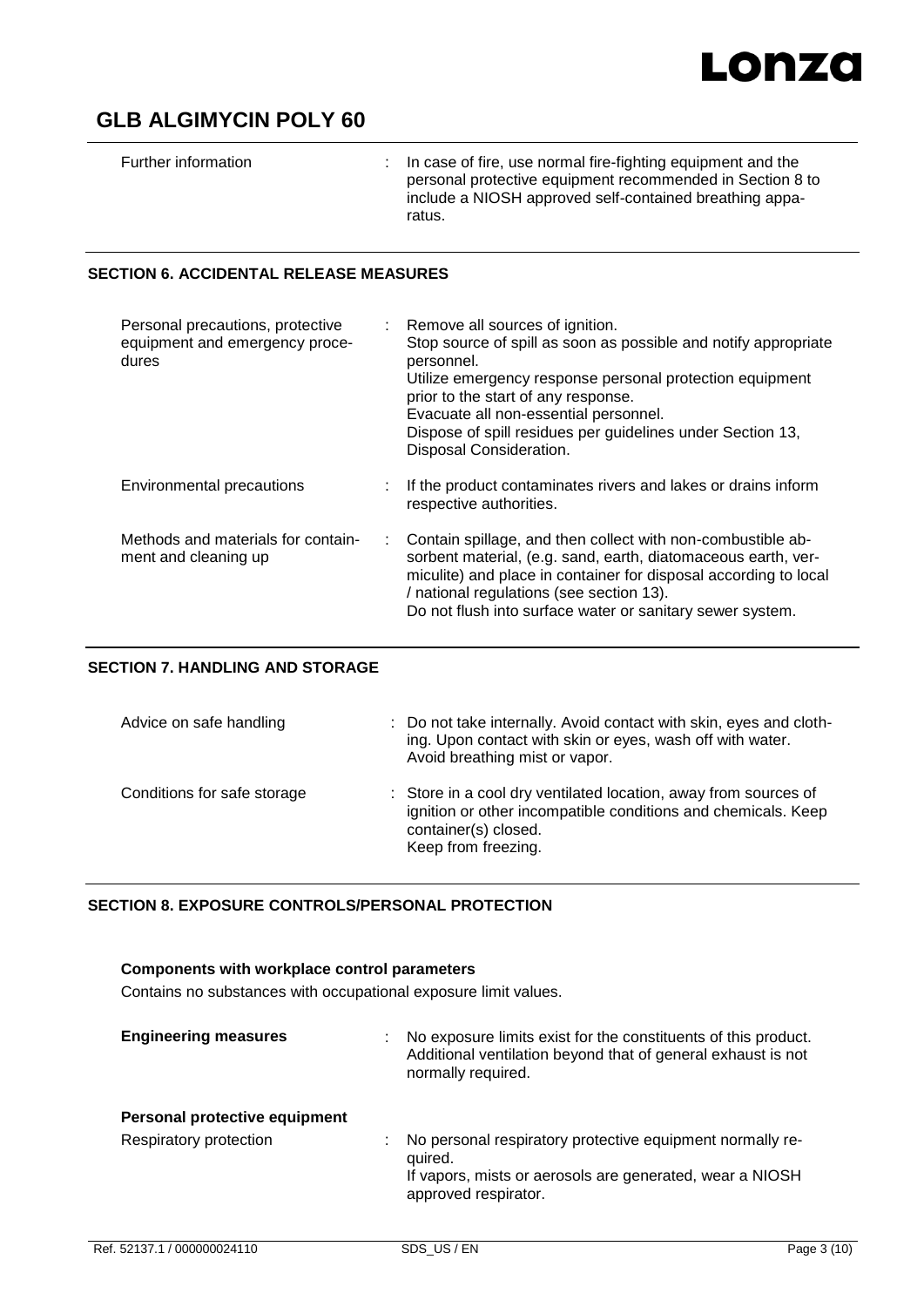## Hand protection

| Remarks                  | ÷. | Wear impervious gloves to avoid skin contact.                       |
|--------------------------|----|---------------------------------------------------------------------|
| Eye protection           |    | : Use safety glasses with side shields.                             |
| Skin and body protection |    | Impervious                                                          |
| Protective measures      |    | Emergency eyewash should be provided in the immediate<br>work area. |

## **SECTION 9. PHYSICAL AND CHEMICAL PROPERTIES**

| Appearance                             |    | clear                                     |
|----------------------------------------|----|-------------------------------------------|
| Colour                                 |    | light yellow                              |
| Odour                                  |    | mild                                      |
| <b>Odour Threshold</b>                 | ł. | no data available                         |
| pH                                     | ÷  | $6 - 8$                                   |
| Melting point/freezing point           | ÷  | no data available                         |
| Boiling point/boiling range            | ÷  | no data available                         |
| Flash point                            | ÷  | no data available                         |
| Evaporation rate                       | t  | no data available                         |
| Flammability (solid, gas)              | ÷  | Combustible above 93 deg. C / 200 deg. F. |
| Flammability (liquids)                 |    | no data available                         |
| Upper explosion limit                  | ÷  | no data available                         |
| Lower explosion limit                  |    | no data available                         |
| Vapour pressure                        | ÷  | no data available                         |
| Relative vapour density                | ÷  | no data available                         |
| Relative density                       |    | 1.15                                      |
| Density                                |    | no data available                         |
| Water solubility                       |    | soluble                                   |
| Partition coefficient: n-octanol/water | ÷  | no data available                         |
| Auto-ignition temperature              | ÷. | no data available                         |
| Decomposition temperature              | ÷  | no data available                         |
| Viscosity, dynamic                     | ÷  | no data available                         |
|                                        |    |                                           |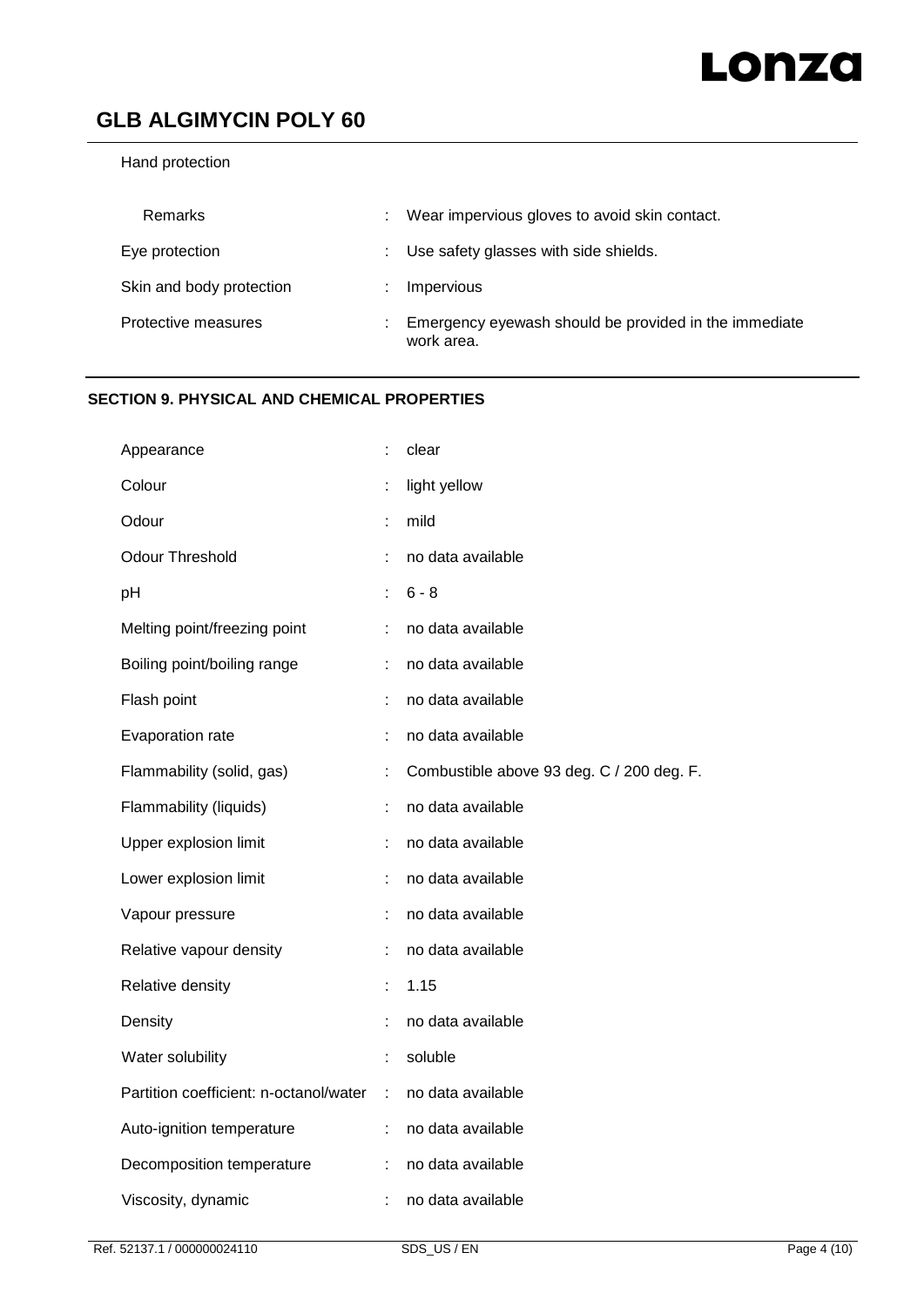# Lonza

# **GLB ALGIMYCIN POLY 60**

| Viscosity, kinematic | : no data available |
|----------------------|---------------------|
| Oxidizing properties | : no data available |

## **SECTION 10. STABILITY AND REACTIVITY**

| Conditions to avoid                                                | Sparks, open flame, other ignition sources, and elevated tem-<br>peratures. |
|--------------------------------------------------------------------|-----------------------------------------------------------------------------|
| Incompatible materials                                             | : Anionic polymers                                                          |
| Hazardous decomposition products : Carbon monoxide, Carbon dioxide |                                                                             |

## **SECTION 11. TOXICOLOGICAL INFORMATION**

| Information on likely routes of expo- | : Inhalation, ingestion, eye contact |
|---------------------------------------|--------------------------------------|
|                                       |                                      |
|                                       | : LD50 (Rat, male): $1,951$ mg/kg    |
|                                       | LD50 (Rat, female): 2,587 mg/kg      |
|                                       | : LD50 (Rabbit): $> 2,000$ mg/kg     |
|                                       |                                      |

## **Skin corrosion/irritation**

Result: No skin irritation

### **Serious eye damage/eye irritation**

Result: Mild eye irritation

## **Respiratory or skin sensitisation**

Remarks: This material is not known or reported to be a skin or respiratory sensitizer. A similar product was found to be a negative skin sensitizer in the Guinea pig Buehler method test.

| Carcinogenicity |                                                                                                                                                               |
|-----------------|---------------------------------------------------------------------------------------------------------------------------------------------------------------|
| <b>IARC</b>     | No component of this product present at levels greater than or<br>equal to 0.1% is identified as probable, possible or confirmed<br>human carcinogen by IARC. |
| <b>OSHA</b>     | No component of this product present at levels greater than or<br>equal to 0.1% is on OSHA's list of regulated carcinogens.                                   |
| <b>NTP</b>      | No component of this product present at levels greater than or<br>equal to 0.1% is identified as a known or anticipated carcino-<br>gen by NTP.               |

### **SECTION 12. ECOLOGICAL INFORMATION**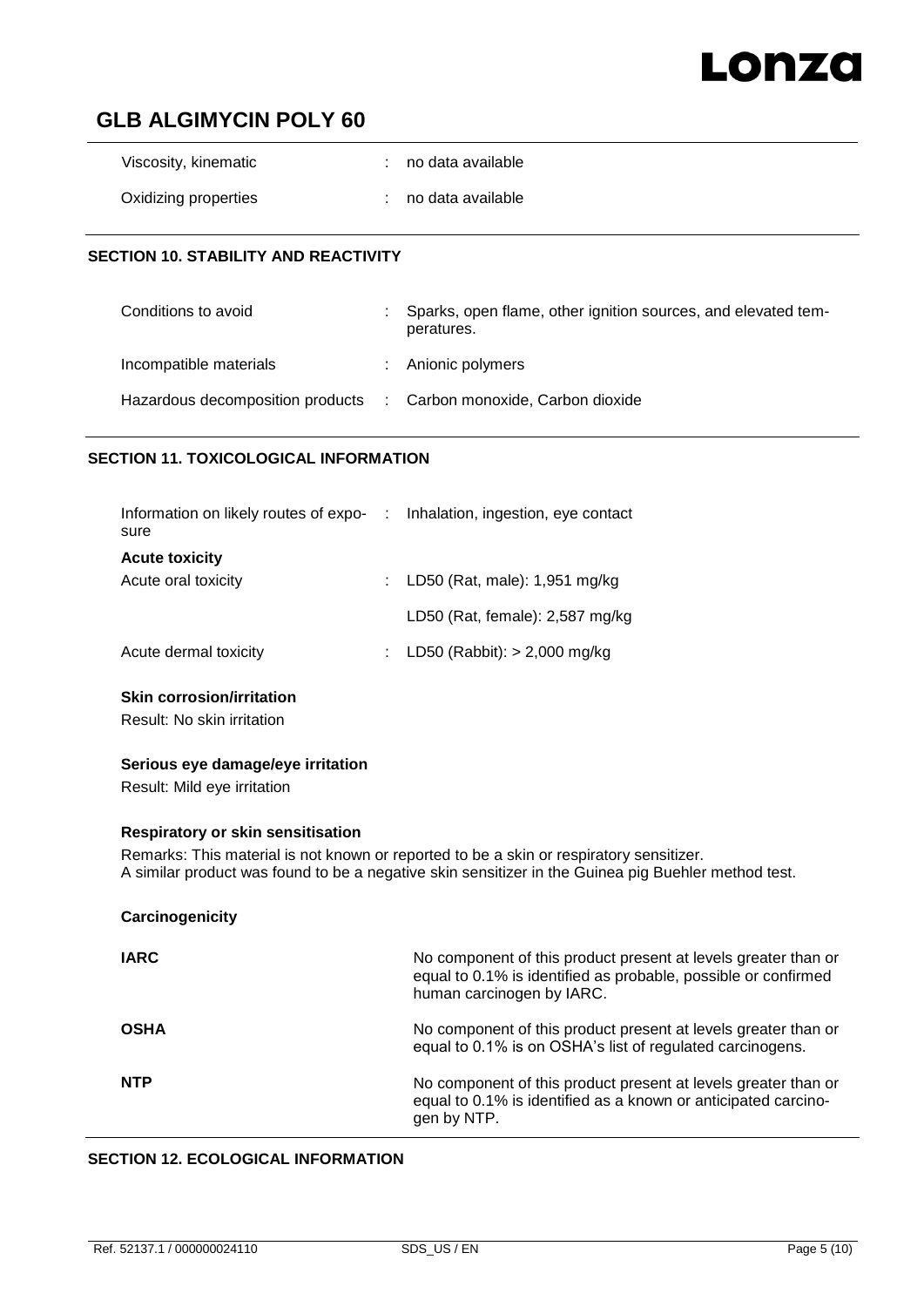# Lonza

# **GLB ALGIMYCIN POLY 60**

| <b>Ecotoxicity</b>                                        |                                                                                                                                                                                                                                                                                                               |
|-----------------------------------------------------------|---------------------------------------------------------------------------------------------------------------------------------------------------------------------------------------------------------------------------------------------------------------------------------------------------------------|
| no data available                                         |                                                                                                                                                                                                                                                                                                               |
| <b>Persistence and degradability</b><br>no data available |                                                                                                                                                                                                                                                                                                               |
| <b>Bioaccumulative potential</b><br>no data available     |                                                                                                                                                                                                                                                                                                               |
| <b>Mobility in soil</b><br>no data available              |                                                                                                                                                                                                                                                                                                               |
| Other adverse effects                                     |                                                                                                                                                                                                                                                                                                               |
| Ozone-Depletion Potential                                 | Regulation: US. EPA Clean Air Act (CAA) Section 602 Ozone-<br>Depleting Substances (40 CFR 82, Subpt. A, App A & B)<br>Remarks: This product neither contains, nor was manufac-<br>tured with a Class I or Class II ODS as defined by the U.S.<br>Clean Air Act Section 602 (40 CFR 82, Subpt. A, App.A + B). |
| Additional ecological information                         | Highly/very toxic to fish and other aquatic organisms.                                                                                                                                                                                                                                                        |

## **SECTION 13. DISPOSAL CONSIDERATIONS**

| <b>Disposal methods</b> |                                                                                                                                                                                                |
|-------------------------|------------------------------------------------------------------------------------------------------------------------------------------------------------------------------------------------|
| Waste from residues     | : If this product becomes a waste, it will be a nonhazardous<br>waste.<br>As a nonhazardous liquid waste, it should be disposed of in<br>accordance with local, state and federal regulations. |

## **SECTION 14. TRANSPORT INFORMATION**

| <b>DOT</b> |                               | Not dangerous goods |
|------------|-------------------------------|---------------------|
|            | UN number                     | : Not applicable    |
|            | Proper shipping name          | : Not applicable    |
|            | <b>Transport hazard class</b> | : Not applicable    |
|            | Packing group                 | : Not applicable    |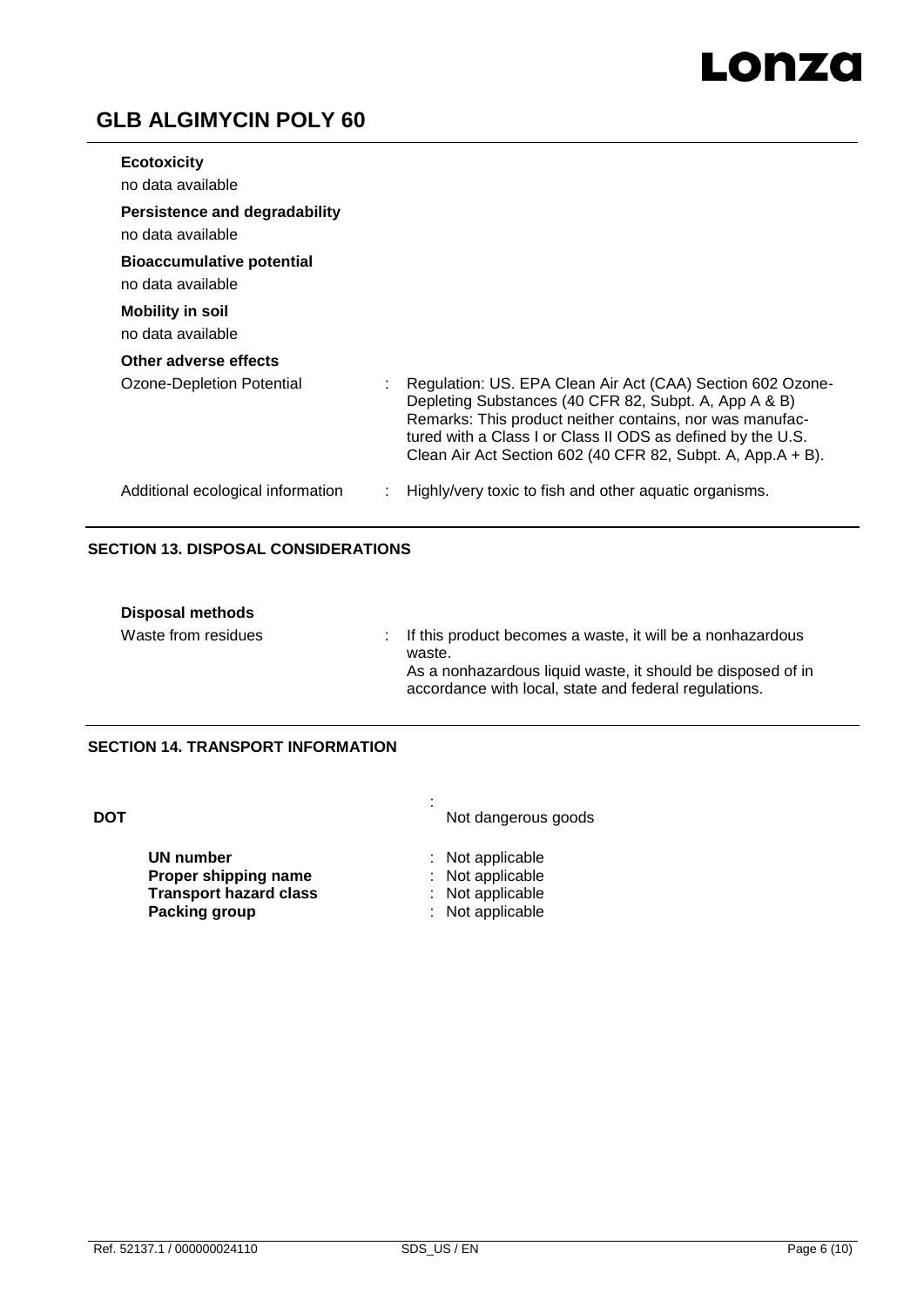| TDG         |                                                                                                   | Not dangerous goods                                                          |
|-------------|---------------------------------------------------------------------------------------------------|------------------------------------------------------------------------------|
|             | <b>UN number</b><br>Proper shipping name<br><b>Transport hazard class</b><br>Packing group        | Not applicable<br>: Not applicable<br>Not applicable<br>Not applicable       |
| <b>IATA</b> |                                                                                                   | Not dangerous goods                                                          |
|             | <b>UN number</b><br>Proper shipping name<br><b>Transport hazard class</b><br><b>Packing group</b> | : Not applicable<br>: Not applicable<br>: Not applicable<br>: Not applicable |
| <b>IMDG</b> |                                                                                                   | Not dangerous goods                                                          |
|             | <b>UN number</b><br>Proper shipping name<br><b>Transport hazard class</b><br><b>Packing group</b> | Not applicable<br>Not applicable<br>Not applicable<br>Not applicable         |
| <b>ADR</b>  |                                                                                                   | Not dangerous goods                                                          |
|             | UN number<br>Proper shipping name<br><b>Transport hazard class</b><br><b>Packing group</b>        | Not applicable<br>: Not applicable<br>: Not applicable<br>Not applicable     |
| <b>RID</b>  |                                                                                                   | Not dangerous goods                                                          |
|             | <b>UN number</b><br>Proper shipping name<br><b>Transport hazard class</b><br><b>Packing group</b> | Not applicable<br>: Not applicable<br>Not applicable<br>Not applicable       |
|             | <b>Special precautions for user</b>                                                               | none                                                                         |
|             | Transport in bulk according to An-<br>nex II of MARPOL 73/78 and the IBC<br>Code                  | Not applicable                                                               |

### **SECTION 15. REGULATORY INFORMATION**

**This chemical is a pesticide product registered by the United States Environmental Protection Agency and is subject to certain labeling requirements under federal pesticide law. These requirements differ from the classification criteria and hazard information required for safety data sheets (SDS), and for workplace labels of non-pesticide chemicals.**

| <b>EPA Registration number</b> | : 22342                                  |
|--------------------------------|------------------------------------------|
| Signal word                    | : CAUTION!                               |
| Hazard statements              | : Harmful if swallowed.                  |
|                                | Pesticide is toxic to aquatic organisms. |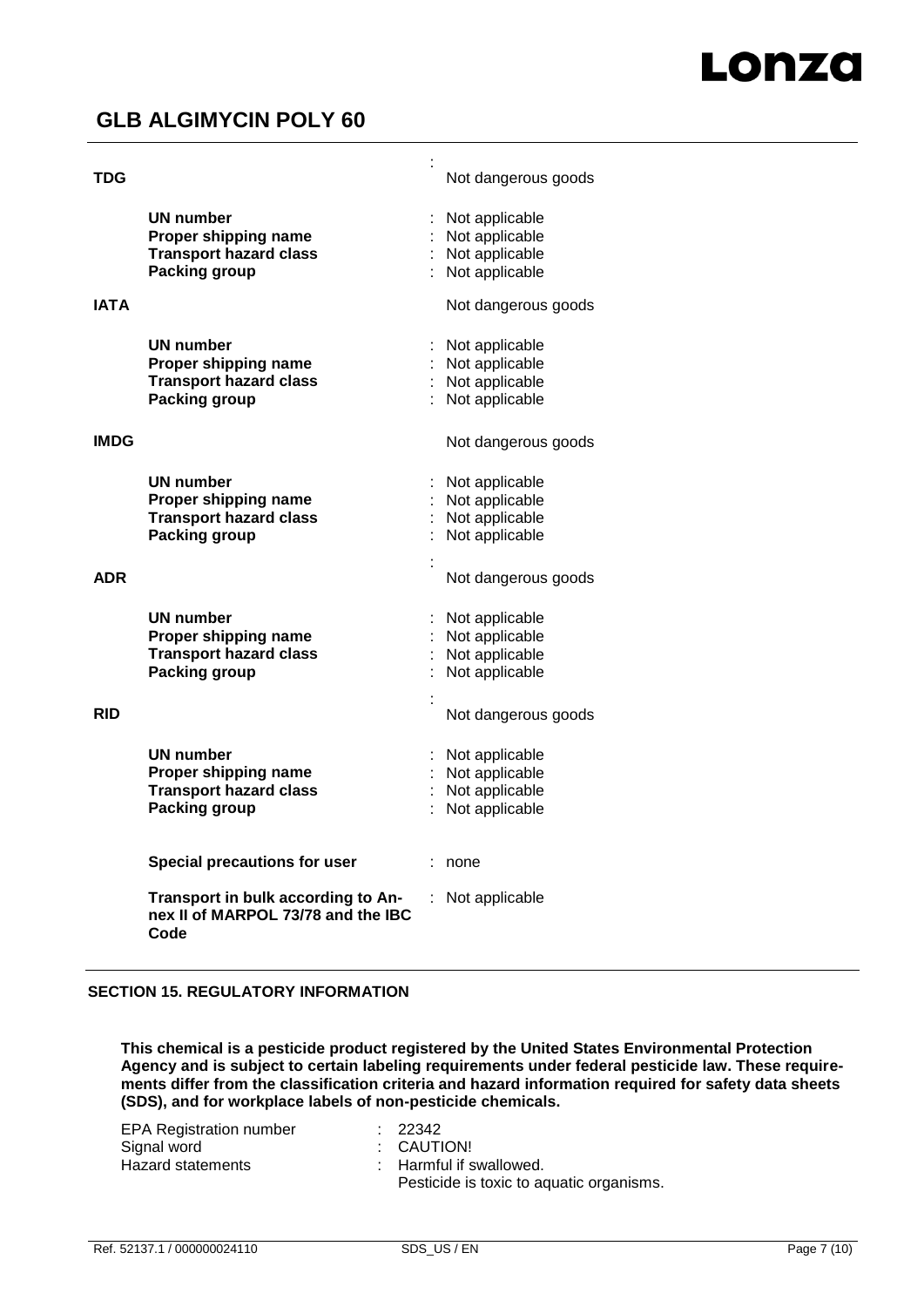This chemical is a pest control product registered by Health Canada Pest Management Regulatory Agency and is subject to certain label.

Read the approved label, authorized under the Pest Control Products Act, prior to using or handling the pest control product.

PMRA Registration number

Hazard pictograms :



Signal word<br>
Hazard statements<br>
Hazard statements<br>
i Harmful if s

Harmful if swallowed. Pesticide is toxic to aquatic organisms.

## **EPCRA - Emergency Planning and Community Right-to-Know Act**

## **CERCLA Reportable Quantity**

This material does not contain any components with a CERCLA RQ.

### **SARA 304 Extremely Hazardous Substances Reportable Quantity**

This material does not contain any components with a section 304 EHS RQ.

### **SARA 311/312 Hazards**

See above: SECTION 2. Hazard Identification-GHS Classification

### **SARA 313**

This material does not contain any chemical components with known CAS numbers that exceed the threshold (De Minimis) reporting levels established by SARA Title III, Section 313.

### **Clean Air Act**

This product neither contains, nor was manufactured with a Class I or Class II ODS as defined by the U.S. Clean Air Act Section 602 (40 CFR 82, Subpt. A, App.A + B).

This product does not contain any hazardous air pollutants (HAP), as defined by the U.S. Clean Air Act Section 112 (40 CFR 61).

This product does not contain any chemicals listed under the U.S. Clean Air Act Section 112(r) for Accidental Release Prevention (40 CFR 68.130, Subpart F).

This product does not contain any chemicals listed under the U.S. Clean Air Act Section 111 SOCMI Intermediate or Final VOC's (40 CFR 60.489).

This product does not contain any VOC exemptions listed under the U.S. Clean Air Act Section 450.

### **Clean Water Act**

This product does not contain any Hazardous Chemicals listed under the U.S. CleanWater Act, Section 311, Table 117.3.

This product does not contain any Hazardous Substances listed under the U.S. CleanWater Act, Section 311, Table 116.4A.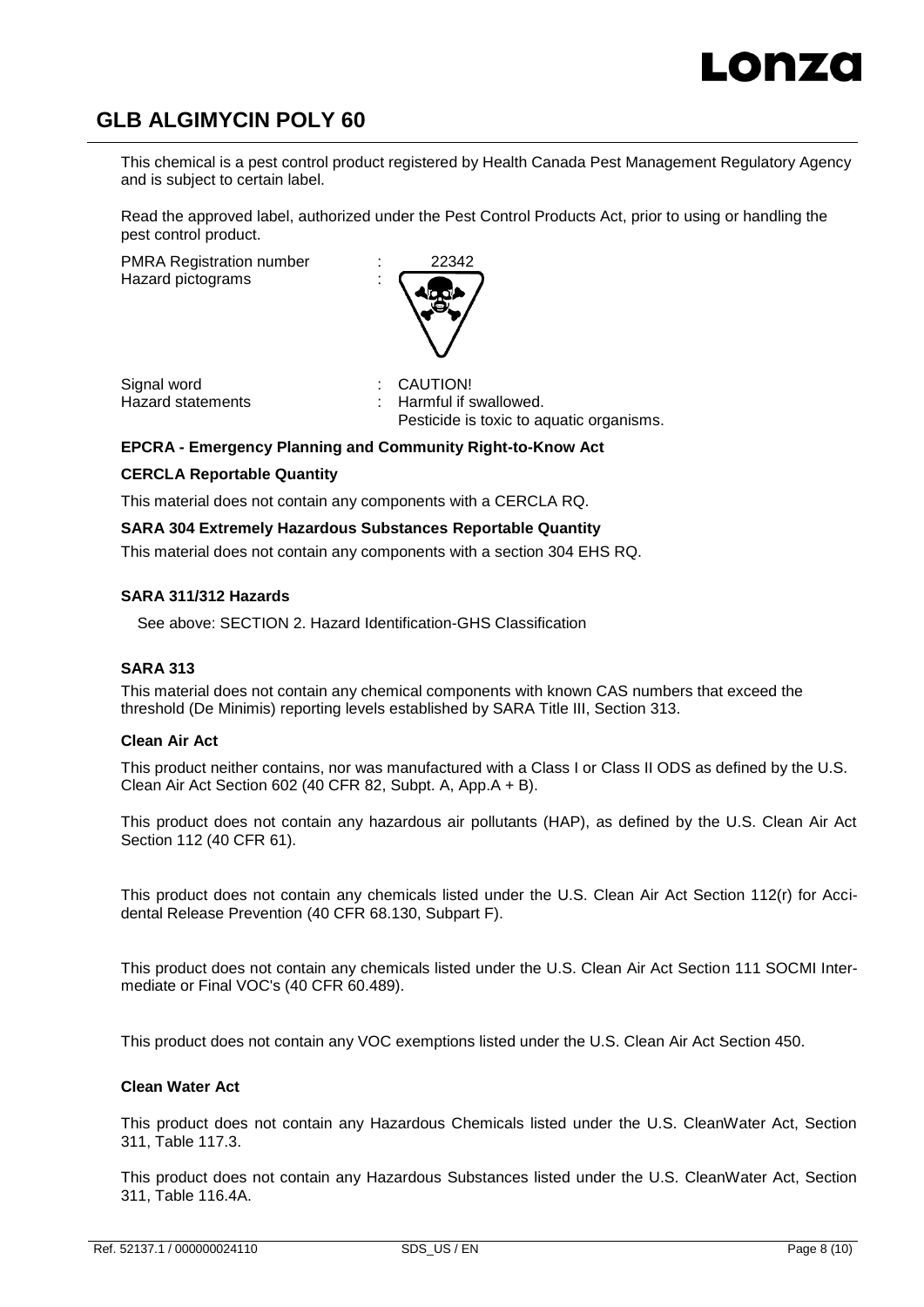This product does not contain any toxic pollutants listed under the U.S. Clean Water Act Section 307

### **US State Regulations**

### **Massachusetts Right To Know**

No components are subject to the Massachusetts Right to Know Act.

### **Pennsylvania Right To Know**

| $\overline{\phantom{a}}$<br>Components                      | 'NU. |
|-------------------------------------------------------------|------|
| Þr<br>™ethvliminio<br>ethylenei<br>oxveth<br>hvlene<br>(air |      |

### **New Jersey Right To Know**

| Components                                          | UAS-*<br>`S-No.                              |
|-----------------------------------------------------|----------------------------------------------|
| Poly[oxyethylene<br>: (dimethyliminio)<br>ethylenel | $\overline{\phantom{a}}$<br>4-L<br>ບ≀ບ<br>ิ้ |

### **California Prop. 65**

This product does not contain any chemicals known to State of California to cause cancer, birth defects, or any other reproductive harm.

### **The components of this product are reported in the following inventories:**

| M.<br>×<br>۰.<br>۰. |  |
|---------------------|--|
|---------------------|--|

 $:$  This chemical is for export only and thus, is not subject to TSCA regulations.

### **SECTION 16. OTHER INFORMATION**

### **Full text of other abbreviations**

AICS - Australian Inventory of Chemical Substances; ASTM - American Society for the Testing of Materials; bw - Body weight; CERCLA - Comprehensive Environmental Response, Compensation, and Liability Act; CMR - Carcinogen, Mutagen or Reproductive Toxicant; DIN - Standard of the German Institute for Standardisation; DOT - Department of Transportation; DSL - Domestic Substances List (Canada); ECx - Concentration associated with x% response; EHS - Extremely Hazardous Substance; ELx - Loading rate associated with x% response; EmS - Emergency Schedule; ENCS - Existing and New Chemical Substances (Japan); ErCx - Concentration associated with x% growth rate response; ERG - Emergency Response Guide; GHS - Globally Harmonized System; GLP - Good Laboratory Practice; HMIS - Hazardous Materials Identification System; IARC - International Agency for Research on Cancer; IATA - International Air Transport Association; IBC - International Code for the Construction and Equipment of Ships carrying Dangerous Chemicals in Bulk; IC50 - Half maximal inhibitory concentration; ICAO - International Civil Aviation Organization; IECSC - Inventory of Existing Chemical Substances in China; IMDG - International Maritime Dangerous Goods; IMO - International Maritime Organization; ISHL - Industrial Safety and Health Law (Japan); ISO - International Organisation for Standardization; KECI - Korea Existing Chemicals Inventory; LC50 - Lethal Concentration to 50 % of a test population; LD50 - Lethal Dose to 50% of a test population (Median Lethal Dose); MARPOL - International Convention for the Prevention of Pollution from Ships; MSHA - Mine Safety and Health Administration; n.o.s. - Not Otherwise Specified; NFPA - National Fire Protection Association; NO(A)EC - No Observed (Adverse) Effect Concentration; NO(A)EL - No Observed (Adverse) Effect Level; NOELR - No Observable Effect Loading Rate; NTP - National Toxicology Program; NZIoC - New Zealand Inventory of Chemicals; OECD - Organization for Economic Co-operation and Development; OPPTS - Office of Chemical Safety and Pollution Prevention; PBT - Persistent, Bioaccumulative and Toxic substance; PICCS - Philippines Inventory of Chemicals and Chemical Substances; (Q)SAR - (Quantitative) Structure Activity Relationship; RCRA - Resource Conservation and Recovery Act; REACH -